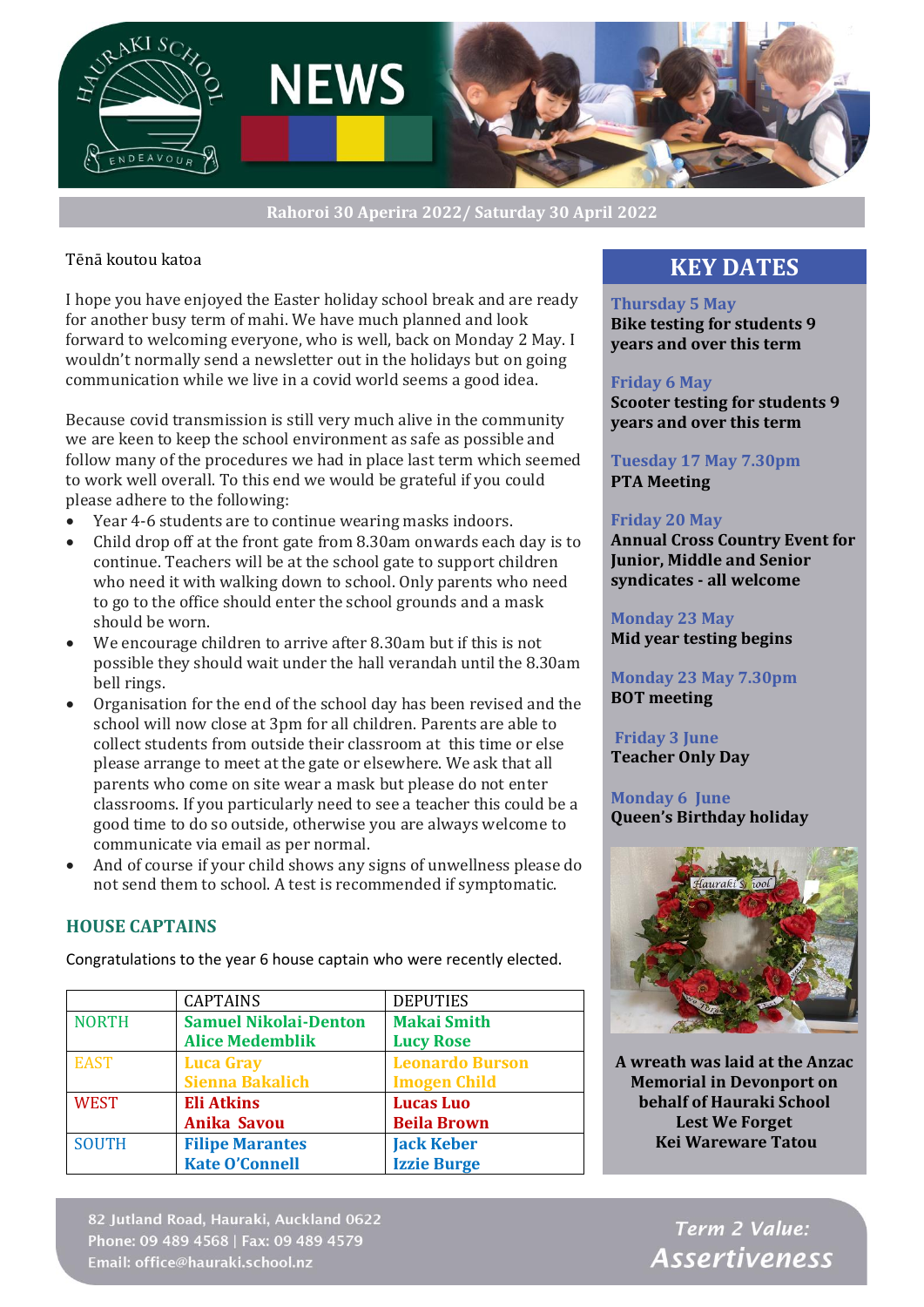## **TEACHER ONLY DAY**

Please be advised that **Friday 3 June** is a teacher only day that staff will use for moderating test data, data entry, and report writing. This has been added on to Queen's Birthday weekend.

## **CROSS COUNTRY**

You are all invited to this annual event that is set down for **Friday 20 May.** Saving Day is Monday 23 May.

Who /when Junior school-Rooms 1-10, run in the morning, starting at 9 am Year 3-6 Room 11- 23, will start after lunch, at 1 pm beginning with Year 3, 4, 5 and then Year 6 Where Course on which the students have practised.

An awards ceremony, to which you are invited, will be held at 2.15 pm, in the hall, on Tuesday 25 May as part of the school assembly. We hope this can go ahead!

We look forward to seeing you at this event, in fact to run it successfully we will need some adult supervision on the day for the Year 3-6 year old course. This would involve an adult being placed at various stations on the course. Please indicate your willingness to assist by emailing Christopher Pipes, [chris@hauraki.school.nz](mailto:chris@hauraki.school.nz) by **Friday 13 May.** Please indicate the name of your child and room number**.** With lots of help we should be able to ensure all adults watch their own children run.

Children are to wear black or dark shorts, house coloured t-shirt and running shoes. House T-shirts are available from the school office at \$20 each. There must be NO handwritten markings on their shirts or bodies. All children must also bring any preventative medication that may be required and have a drink bottle with water and sweat shirt.

Please understand that it is difficult to be accurate with the start times for each level but they will be run in year group order for year 3-6 and ages in year 1-2. We expect all students to participate in this event.

## **MUSIC EDUCATION**

#### **"Do you want your child to learn a musical instrument but find it difficult to make time after school? Convenient Music lessons available here at school.**

Our school partners with the Music Education Centre to offer students specialist instrumental music lessons here on the school grounds each week. Lessons are suitable for all students from 7.5 years of age, and can be arranged directly with the Music Education Centre.

Please follow the link - <https://forms.gle/JikEkDNxQiYkJpjw5> to find out more information about lesson fees and to enrol your child. There are limited spaces still available for new students to start in Term Two. If you have any other questions about the programme, it is best to contact the Music Education Centre directly on 0800 89 39 39.

#### **SCHOOL SHOW**







Term 2 Value: **Assertiveness**